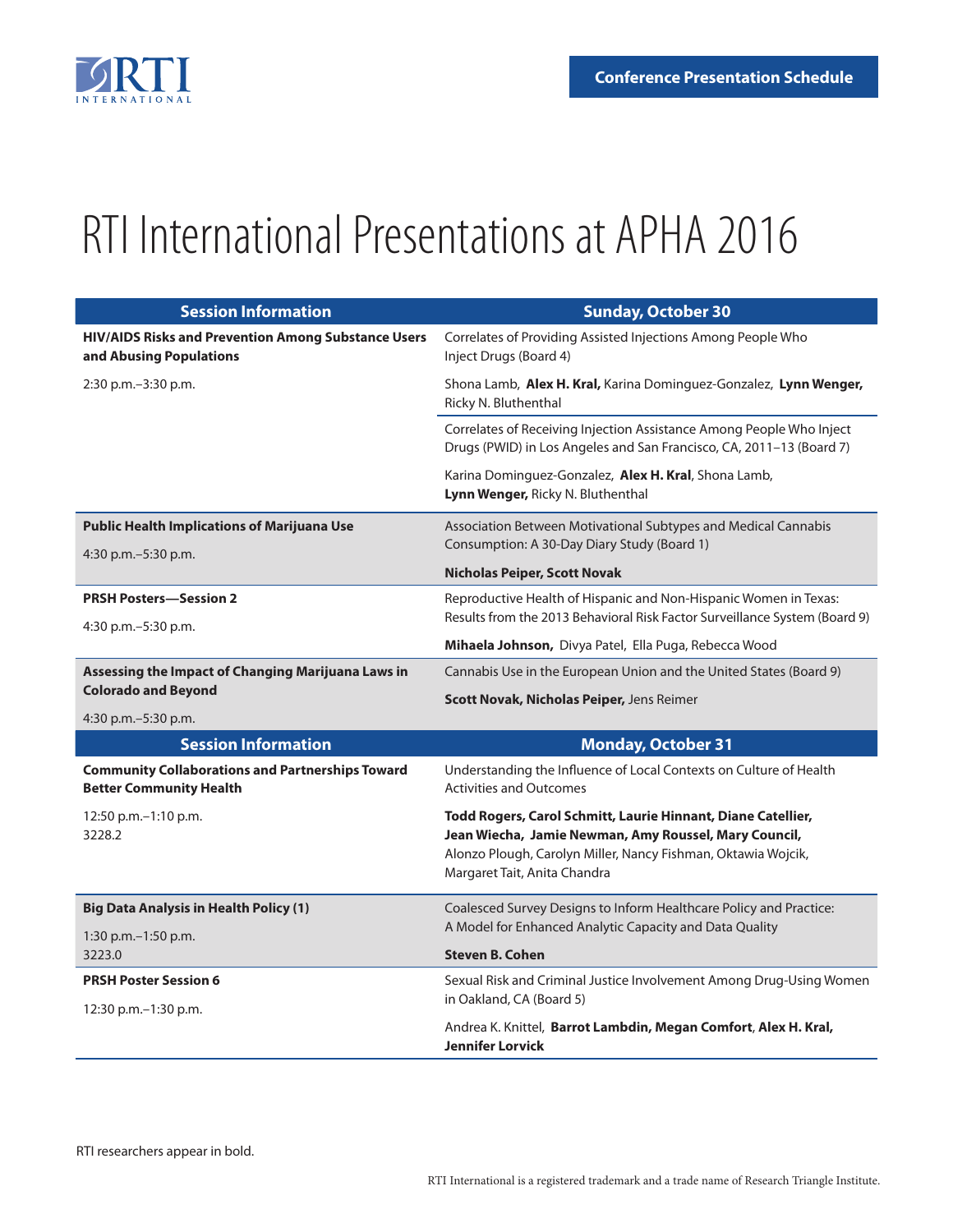| <b>Session Information</b>                                                                               | <b>Monday, October 31</b>                                                                                                                                                                       |
|----------------------------------------------------------------------------------------------------------|-------------------------------------------------------------------------------------------------------------------------------------------------------------------------------------------------|
| <b>Oral Session</b>                                                                                      | The Childhood Roots of Health Inequity                                                                                                                                                          |
| 2:30 p.m.-4:00 p.m.<br>3361.0                                                                            | Moderator: Lisa Lines Organizers: Lisa Lines, Donald Barr                                                                                                                                       |
| <b>Multidisciplinary Approaches to Interventions for</b><br><b>Individuals Experiencing Homelessness</b> | (2:50 p.m.-3:10 p.m.) SAMHSA Homeless Services Grant Programs and<br><b>National Evaluation: Overview</b>                                                                                       |
| 3332.0                                                                                                   | Elizabeth Tibaduiza, James Trudeau, Arnie Aldridge                                                                                                                                              |
|                                                                                                          | (3:10 p.m.-3:30 p.m.) SAMHSA Homeless Services National Evaluation:<br>Housing Services and Outcomes                                                                                            |
|                                                                                                          | James Trudeau, Josh Hendrix, Elizabeth Tibaduiza,<br><b>Sarah Rose Werth</b>                                                                                                                    |
|                                                                                                          | (3:30 p.m.-3:50 p.m.) Capturing Mental Health Symptom Reports of<br>Heterogeneous Homeless Respondents Using Different Measures: Utility<br>and Implications of Using Integrative Data Analysis |
|                                                                                                          | Antonio Morgan-Lopez, Lissette Saavedra, James Trudeau                                                                                                                                          |
| <b>Session Information</b>                                                                               | <b>Tuesday, November 1</b>                                                                                                                                                                      |
| <b>Pathways to Public Health Interventions</b><br>10:30 a.m. - 11:30 a.m.                                | Contributions of Parent Characteristics and School Nutrition Policy to<br>Child and Adolescent Beverage Consumption and BMI (Board 3)                                                           |
|                                                                                                          | Stephanie Frost, Carole Harris, Donoria Evans, Robert Stephens,<br><b>Jonathan Blitstein</b>                                                                                                    |
| <b>Addressing Cancer Disparities from Prevention to</b><br>Survivorship, I                               | Introducing a New Cancer Registry-Survey Data Linkage to Measure<br>Patient Experience: SEER-CAHPS (Board 5)                                                                                    |
| 10:30 a.m. - 11:30 a.m.                                                                                  | Lisa Lines, Michael Halpern, Matthew Urato, Julia Cohen,<br>Nicola Schussler, Sarah Gaillot, Erin E. Kent                                                                                       |
| <b>Current Work in Substance Use Epidemiology,</b><br><b>Treatment, and Policy</b>                       | A Retrospective Look at the Onset of the Prescription Opioid Epidemic in<br>Rural North Carolina 2006-2008 (Board 10)                                                                           |
| 12:30 p.m. - 1:30 p.m.                                                                                   | William A. Zule, Georgiy Bobashev, Scott Novak, Nicholas Peiper,<br><b>Wendee M. Wechsberg</b>                                                                                                  |
| <b>Youth and Young Adult Drug Use</b><br>12:30 p.m. - 1:30 p.m.                                          | Impact of Gang Involvement on Drug Use Trajectories Among a Sample<br>of California Drug Injectors (Board 5)                                                                                    |
|                                                                                                          | Jane Steinberg, Alex H. Kral, Lynn Wenger, Ricky N. Bluthenthal                                                                                                                                 |
| <b>Current Work in Substance Use Epidemiology,</b><br><b>Treatment, and Policy</b>                       | Opiate Use-A New Crisis in South Africa After a Decade of Reaching<br>At-Risk Substance-Using Women (Board 7)                                                                                   |
| 12:30 p.m.-1:30 p.m.                                                                                     | Wendee M. Wechsberg, Courtney Peasant, Felicia Browne,<br>Jackie Ndirangu, Tracy Kline, William A. Zule                                                                                         |
| Epidemiology and Policy: What's Going onAnd What's<br><b>Being Done About It?</b>                        | SAMHSA's Partnerships for Success: Addressing Health Disparities in<br>Underage Drinking and Prescription Drug Misuse                                                                           |
| 1:10 p.m. - 1:30 p.m.<br>4202.0                                                                          | Elvira Elek, Phillip W. Graham, Chelsea Burfeind, Nichole Scaglione,<br>Belinda Weimer, Kyle Emery, Thomas Clarke                                                                               |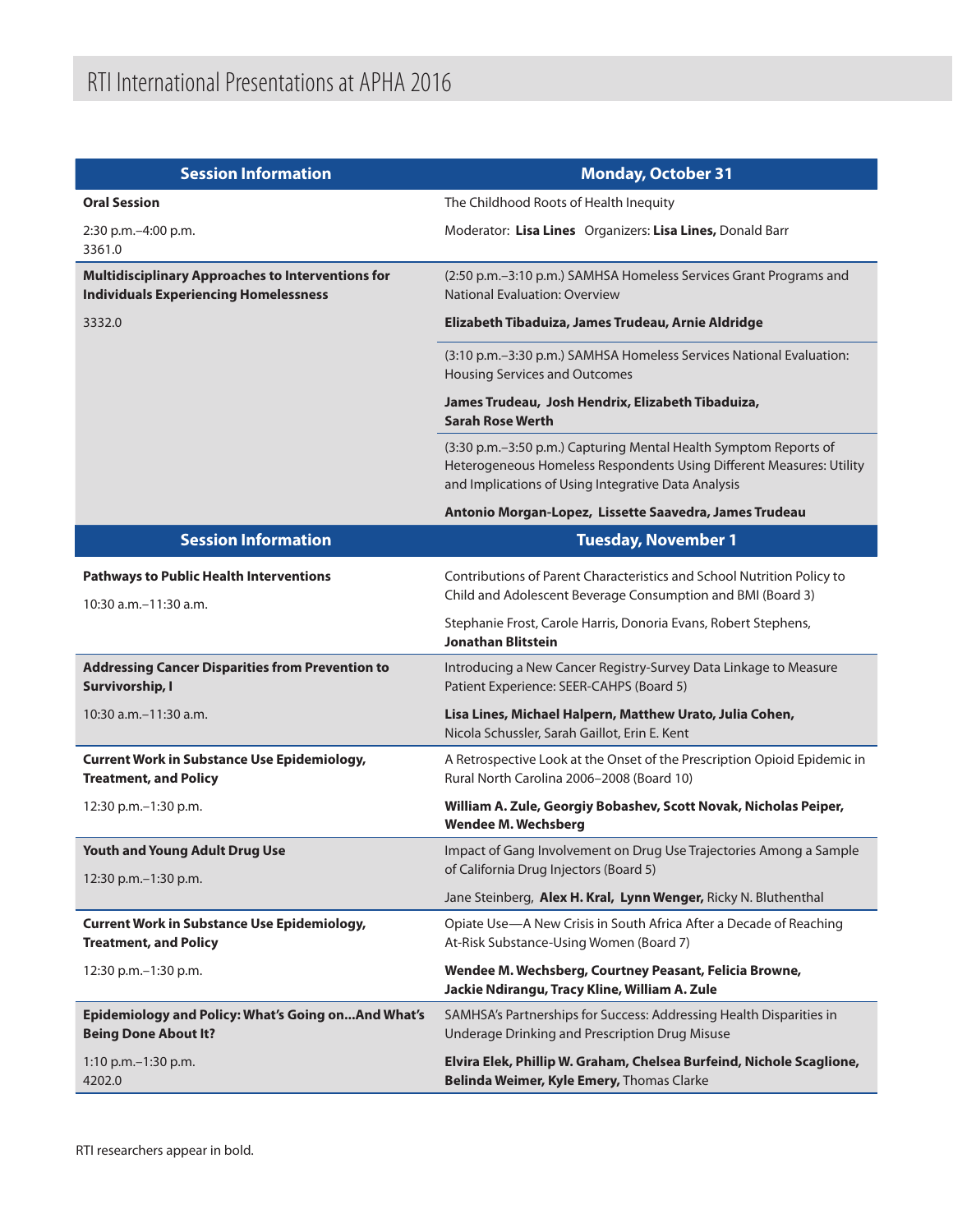| <b>Session Information</b>                                                             | <b>Tuesday, November 1</b>                                                                                                                                                  |
|----------------------------------------------------------------------------------------|-----------------------------------------------------------------------------------------------------------------------------------------------------------------------------|
| Sex, Consent, and Research-Round Table Discussions<br>2:30 p.m.-4:00 p.m.              | A Systematic Review of U.S. Colleges' and Universities' Sexual Assault<br>Policies and Definitions of Consent (Table 5)                                                     |
|                                                                                        | Sarah Treves-Kagan, Stephanie M. DeLong, Laurie M. Graham,<br>Erin P. Magee, Olivia S. Ashley, Rebecca J. Macy, Sandra L. Martin,<br>Kathryn E. Moracco, J. Michael Bowling |
| Regional and Population-Specific Issues in HIV/AIDS<br>2:30 p.m. - 3:30 p.m.           | HIV and Substance Abuse Prevention Needs of Transgender Individuals:<br>An Analysis of Program Evaluation Data from SAMHSA's Minority AIDS<br>Initiative (Board 1)          |
|                                                                                        | Nilufer A. Isvan, Darigg C. Brown, Linda Youngman, Rachael Gerber,<br>Lisa Lundquist, Melissa Burnett, Phillip W. Graham                                                    |
| <b>HIV Prevention Challenges and Opportunities in</b><br><b>International Settings</b> | Multilevel Barriers and Facilitators to Implementing the Women's Health<br>CoOp in South Africa (Board 5)                                                                   |
| 2:30 p.m.-3:30 p.m.                                                                    | Brittni Howard, Jacqueline Ndirangu, Richard Van Dorn,<br>Felicia Browne, William A. Zule, Wendee M. Wechsberg                                                              |
| How Partnerships and Community Collaborations Can<br><b>Address Substance Use</b>      | Essential Partnerships for Comprehensive State Tobacco Control<br>Program: The New York Experience                                                                          |
| 2:50 p.m.-3:10 p.m.<br>4281.0                                                          | <b>Carol Schmitt</b>                                                                                                                                                        |
| <b>Money Matters: Affecting Tobacco Use Through</b><br><b>Pricing Strategies</b>       | Connections and Code Words: How Low-Income Smokers in NYC<br>Respond to High Cigarette Prices (Board 6)                                                                     |
| 4:30 p.m.-4:50 p.m.                                                                    | Laurel Curry, Carol Schmitt, Christina Ortega-Peluso                                                                                                                        |
|                                                                                        | Point-of-Sale Cigarette Purchase Patterns Among U.S. Adult<br>Smokers-National Adult Tobacco Survey, 2012-2014 (Board 7)                                                    |
|                                                                                        | Judy Kruger, Amal Jama, Israel Agaku, Sara Kennedy, Joseph Lee,<br>Asha Banks, Saida Sharapova                                                                              |
| <b>Social Factors Related to HIV/AIDS and</b><br><b>Substance Abuse</b>                | Experiences of Sexual Coercion Among People Who Inject Drugs<br>in Los Angeles and San Francisco, CA 2011-2013                                                              |
| 4:30 p.m. - 4:50 p.m.<br>4393.0                                                        | Jeffery E. Williams, Derek Dangerfield, Lynn Wenger, Alex H. Kral,<br>Ricky N. Bluthenthal                                                                                  |
| International Issues in HIV/AIDS and Substance Abuse                                   | Impact Evaluation of an HIV Behavioral Risk-Reduction Intervention                                                                                                          |
| 4:50 p.m. - 5:10 p.m.<br>4392.0                                                        | for Young, Out-of-School, Substance-Using Women in Cape Town,<br>South Africa                                                                                               |
|                                                                                        | Felicia Browne, Tara Carney, Bronwyn Myers, Wendee M. Wechsberg                                                                                                             |
| <b>Measuring Patient Care: From Claims to Patient</b><br><b>Reported Outcomes</b>      | Attributing Insured Individuals to Primary Care Providers: An Example<br>Using Massachusetts All-Payer Claims Data, 2011-2012                                               |
| 5:15 p.m. - 5:30 p.m.<br>4405.0                                                        | Lisa Lines, Peter Lazar, Nisha Kini, Jianying Zhang, Eric Mick,<br>Arlene S. Ash                                                                                            |